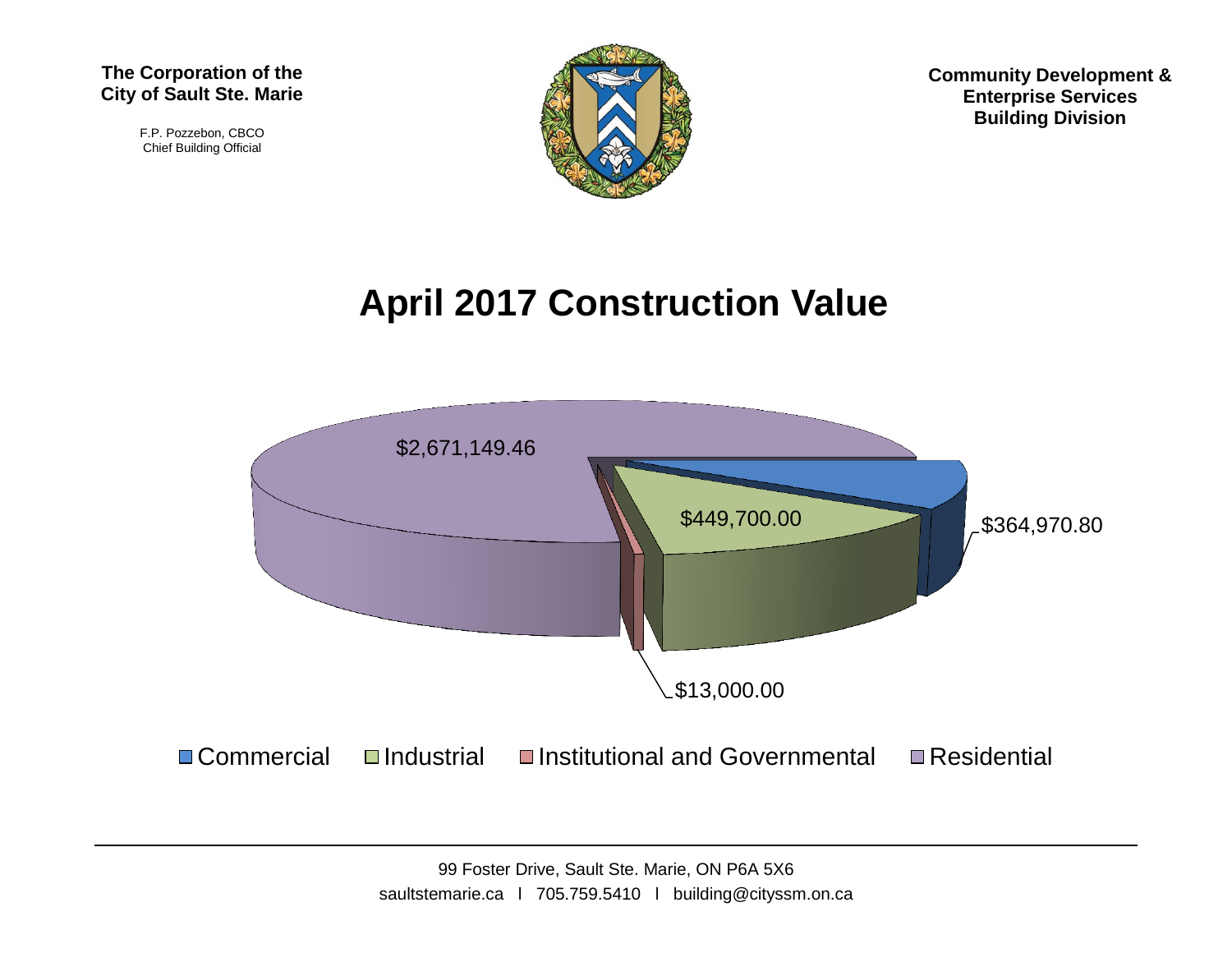

**Community Development and Enterprise Services Building Division**

**Tel: (705) 759-5410Fax: (705) 541-7165**

## **BUILDING PERMITS SUMMARY 2017/04/01 to 2017/04/30**

|                                                          |                        | <b>New Construction</b>  |                      |                        | <b>Alterations and Additions</b>                 |                | <b>Total</b>           |                          |                      |
|----------------------------------------------------------|------------------------|--------------------------|----------------------|------------------------|--------------------------------------------------|----------------|------------------------|--------------------------|----------------------|
| <b>Building Type</b>                                     | Num of<br><b>Units</b> | Num of<br><b>Permits</b> | <b>Value of Work</b> | Num of<br><b>Units</b> | Num of<br><b>Value of Work</b><br><b>Permits</b> |                | Num of<br><b>Units</b> | Num of<br><b>Permits</b> | <b>Value of Work</b> |
| <b>Commercial</b>                                        |                        |                          |                      |                        |                                                  |                |                        |                          |                      |
| Office building                                          | 0                      | 0                        | \$0.00               | 3                      | 3                                                | \$60,218.80    | 3                      | $\mathbf{3}$             | \$60,218.80          |
| Office complex                                           | $\mathbf 0$            | 0                        | \$0.00               | 0                      | $\overline{2}$                                   | \$94,452.00    | $\mathbf{0}$           | $\overline{2}$           | \$94,452.00          |
| Restaurant                                               | $\mathbf 0$            | 0                        | \$0.00               | 0                      | 1                                                | \$40,000.00    | $\boldsymbol{0}$       | $\mathbf{1}$             | \$40,000.00          |
| Retail and wholesale<br>outlets                          | $\mathbf 0$            | 0                        | \$0.00               | 0                      | $\overline{2}$                                   | \$150,300.00   | $\mathbf 0$            | $\overline{2}$           | \$150,300.00         |
| Retail complex                                           | 0                      | 0                        | \$0.00               | $\mathbf 0$            | 1                                                | \$15,000.00    | $\mathbf 0$            | 1                        | \$15,000.00          |
| Service station, repair<br>garage and specialty<br>shop  | $\mathbf 0$            | 0                        | \$0.00               | $\mathbf 0$            | 1                                                | \$5,000.00     | $\mathbf 0$            | $\mathbf{1}$             | \$5,000.00           |
| <b>Total:</b>                                            | $\mathbf 0$            | $\mathbf 0$              | \$0.00               | 3                      | 10                                               | \$364,970.80   | $\mathbf{3}$           | 10                       | \$364,970.80         |
| <b>Industrial</b>                                        |                        |                          |                      |                        |                                                  |                |                        |                          |                      |
| Maintenance building                                     | $\pmb{0}$              | 0                        | \$0.00               | $\mathbf 0$            | $\overline{2}$                                   | \$362,700.00   | $\mathbf 0$            | $\overline{2}$           | \$362,700.00         |
| Primary industry<br>building                             | $\mathbf 0$            | 0                        | \$0.00               | 0                      | $\mathbf{1}$                                     | \$87,000.00    | $\mathbf 0$            | $\mathbf{1}$             | \$87,000.00          |
| Total:                                                   | $\mathbf 0$            | $\mathbf 0$              | \$0.00               | $\mathbf 0$            | $\mathbf{3}$                                     | \$449,700.00   | $\mathbf 0$            | $\mathbf{3}$             | \$449,700.00         |
| <b>Institutional and Governmental</b>                    |                        |                          |                      |                        |                                                  |                |                        |                          |                      |
| University                                               | 0                      | 0                        | \$0.00               | 0                      | 1                                                | \$13,000.00    | 0                      | 1                        | \$13,000.00          |
| <b>Total:</b>                                            | $\mathbf 0$            | $\mathbf 0$              | \$0.00               | $\mathbf 0$            | 1                                                | \$13,000.00    | $\mathbf 0$            | $\mathbf{1}$             | \$13,000.00          |
| <b>Residential</b>                                       |                        |                          |                      |                        |                                                  |                |                        |                          |                      |
| Apartment                                                | $\pmb{0}$              | 0                        | \$0.00               | 0                      | 5                                                | \$238,905.00   | $\pmb{0}$              | $\mathbf 5$              | \$238,905.00         |
| Semi-Detached or<br>Double (side by side),<br>single-att | $\mathbf 0$            | 0                        | \$0.00               | $\mathbf 0$            | 3                                                | \$8,544.00     | $\mathbf 0$            | 3                        | \$8,544.00           |
| Single House                                             | 3                      | 3                        | \$990,000.00         | $\pmb{0}$              | 120                                              | \$1,433,700.46 | 3                      | 123                      | \$2,423,700.46       |
| Total:                                                   | 3                      | 3                        | \$990,000.00         | 0                      | 128                                              | \$1,681,149.46 | 3                      | 131                      | \$2,671,149.46       |
|                                                          |                        |                          |                      |                        |                                                  |                |                        |                          |                      |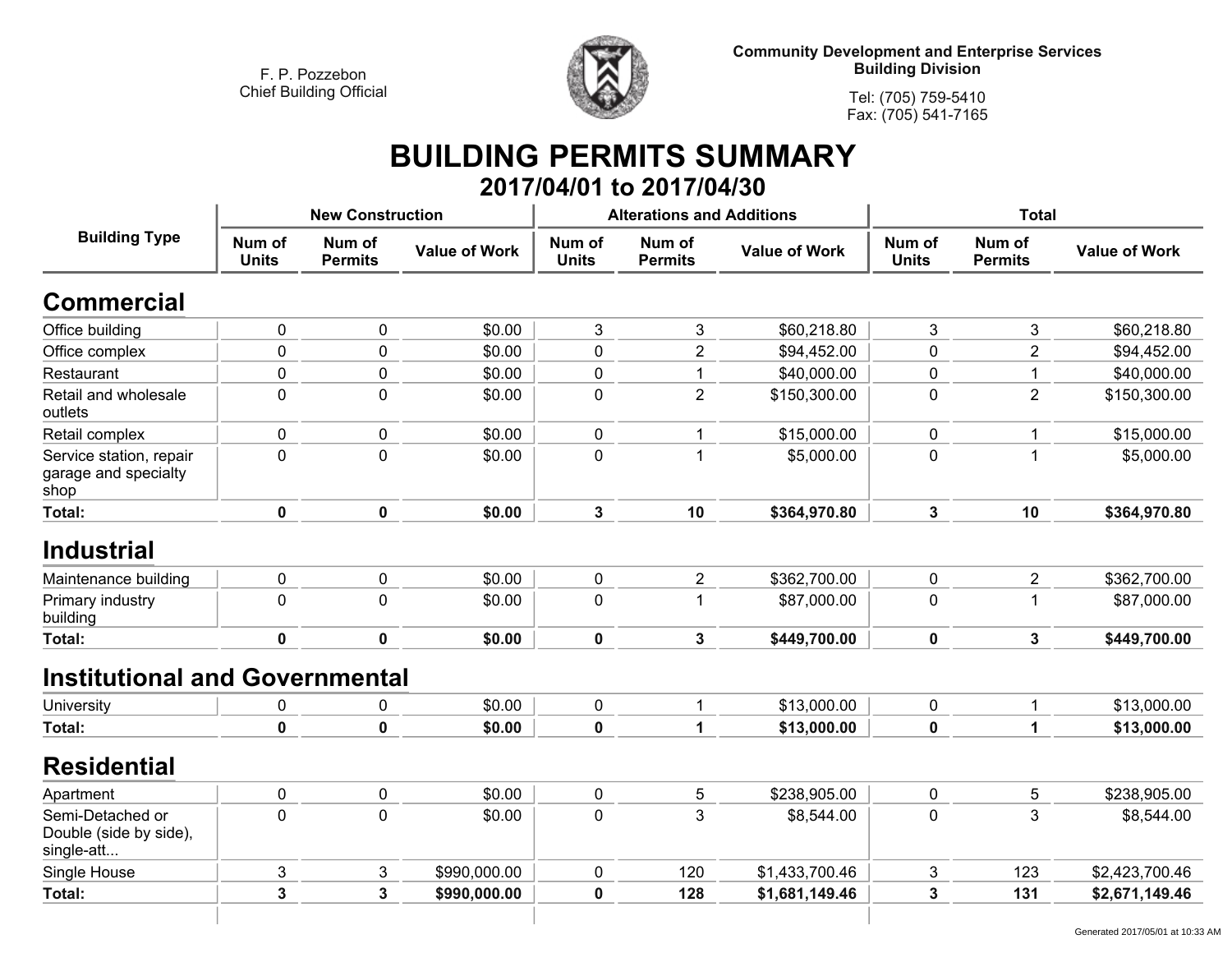| <b>Grand Total:</b> |  | .000.00<br>\$990 | 142 | \$2,508,820.26 | 145 | .498,820.26<br>e o |
|---------------------|--|------------------|-----|----------------|-----|--------------------|
|                     |  |                  |     |                |     |                    |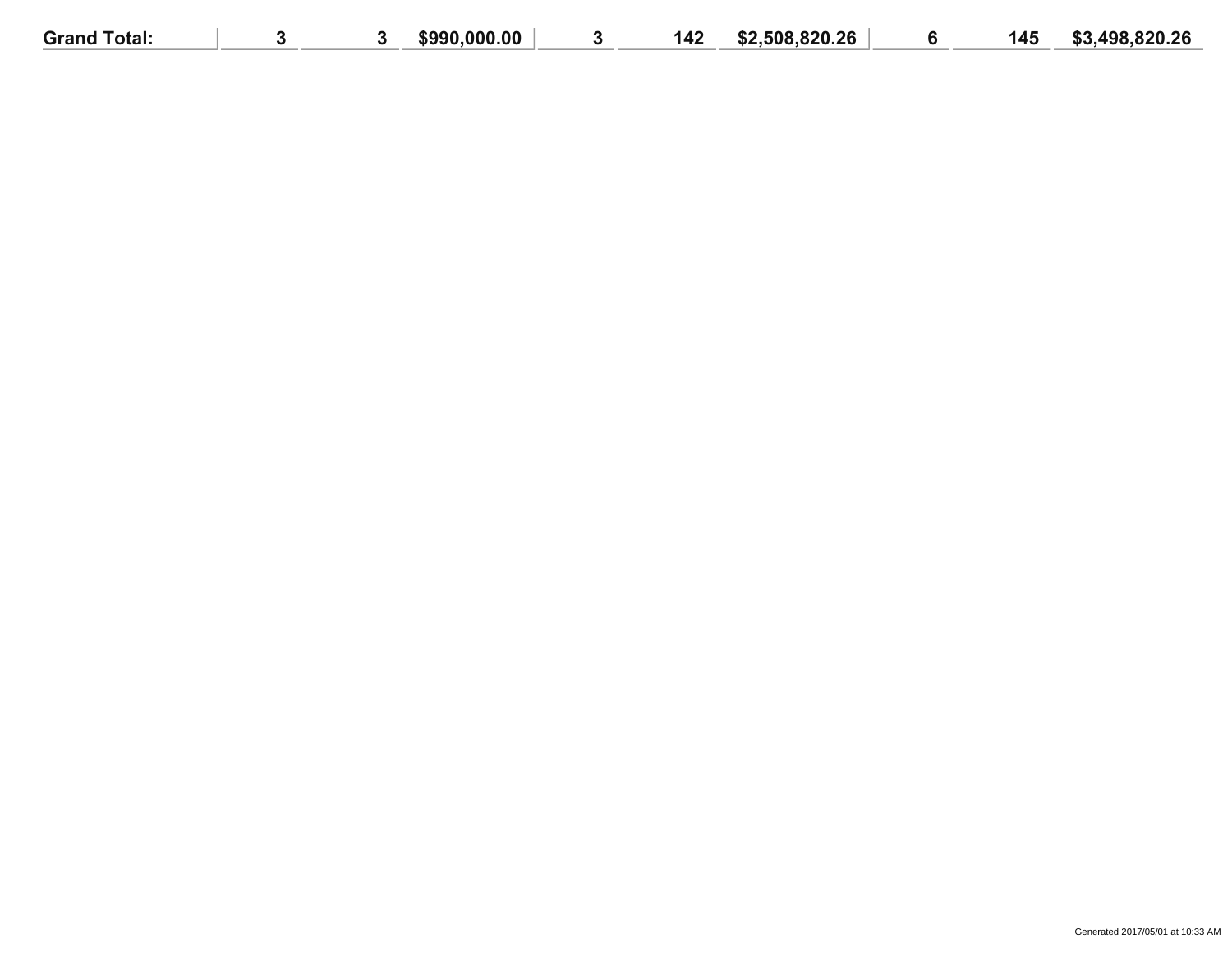

**Community Development and Enterprise Services Building Division**

**Tel: (705) 759-5410Fax: (705) 541-7165**

## **DEMOLITION PERMITS SUMMARY 2017/04/01 to 2017/04/30**

| <b>Building</b><br><b>Type</b> |                        | <b>New Construction</b>  |                         |                        | <b>Alterations and Additions</b> |                      | <b>Total</b>           |                          |                      |
|--------------------------------|------------------------|--------------------------|-------------------------|------------------------|----------------------------------|----------------------|------------------------|--------------------------|----------------------|
|                                | Num of<br><b>Units</b> | Num of<br><b>Permits</b> | Value of<br><b>Work</b> | Num of<br><b>Units</b> | Num of<br><b>Permits</b>         | <b>Value of Work</b> | Num of<br><b>Units</b> | Num of<br><b>Permits</b> | <b>Value of Work</b> |
| <b>Commercial</b>              |                        |                          |                         |                        |                                  |                      |                        |                          |                      |
| Office building                | $\mathbf{0}$           | 0                        | \$0.00                  | 0                      |                                  | \$6,310.00           | $\mathbf{0}$           |                          | \$6,310.00           |
| Total:                         | $\mathbf 0$            | 0                        | \$0.00                  | $\mathbf 0$            |                                  | \$6,310.00           | 0                      |                          | \$6,310.00           |
| <b>Residential</b>             |                        |                          |                         |                        |                                  |                      |                        |                          |                      |
| Single House                   | $\mathbf{0}$           | $\Omega$                 | \$0.00                  | $-8$                   | 9                                | \$32,500.00          | -8                     | 9                        | \$32,500.00          |
| Total:                         | $\mathbf 0$            | 0                        | \$0.00                  | $-8$                   | 9                                | \$32,500.00          | -8                     | 9                        | \$32,500.00          |
| <b>Grand</b><br>Total:         | 0                      | $\mathbf 0$              | \$0.00                  | -8                     | 10                               | \$38,810.00          | -8                     | 10                       | \$38,810.00          |